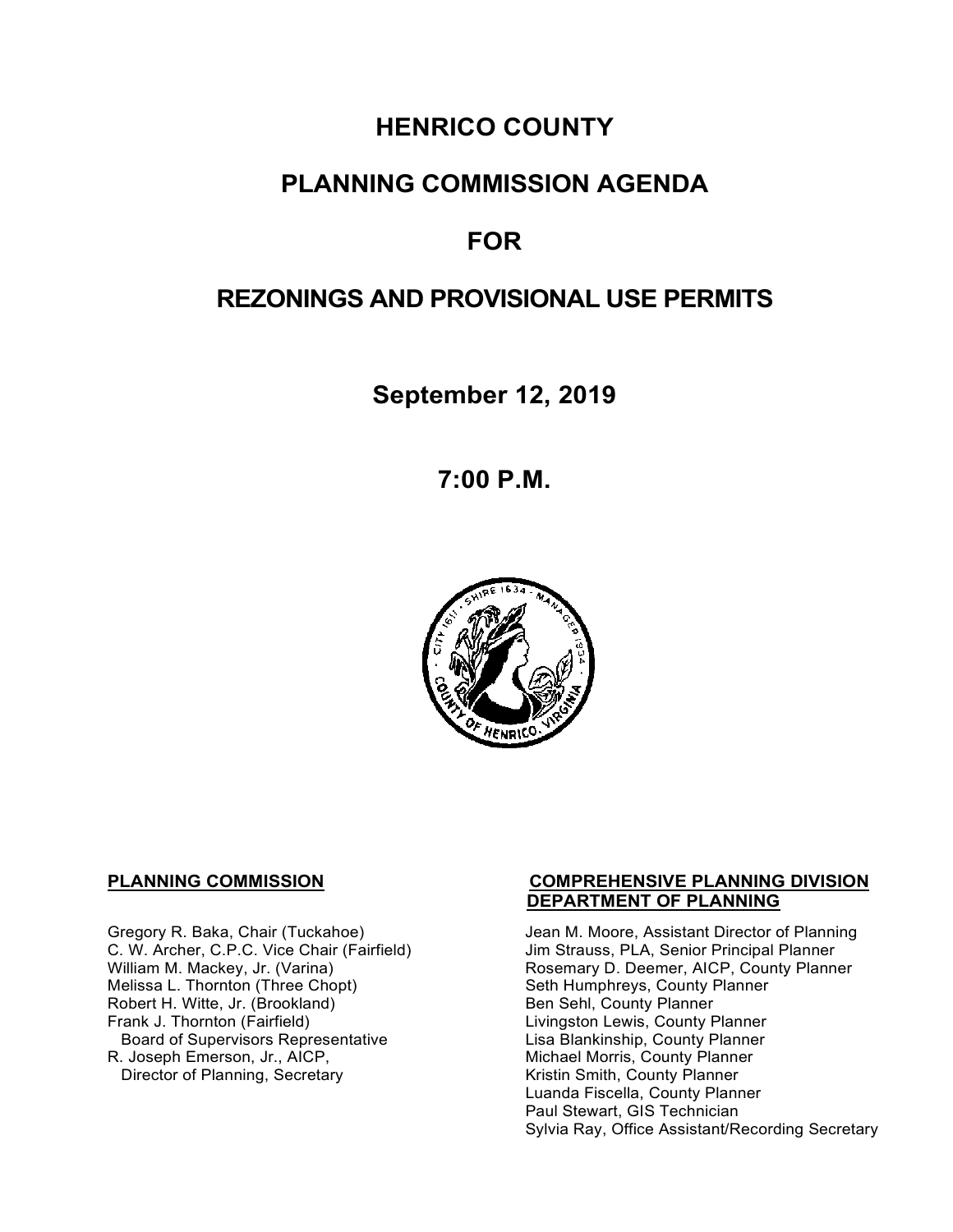### **PLANNING COMMISSION REZONING MEETING FINAL AGENDA SEPTEMBER 12, 2019**

**BEGINNING AT 7:00 P.M.**

**WELCOME:**

**PLEDGE OF ALLEGIANCE:**

**RECOGNITION OF NEWS MEDIA:**

**CALL TO ORDER:**

**REQUESTS FOR WITHDRAWALS AND DEFERRALS: (0); (3)**

**REQUESTS FOR EXPEDITED ITEMS: (3)**

**CASES TO BE HEARD: (2)**

#### **THREE CHOPT:**

#### *(Deferred from the August 15, 2019 Meeting)*

**REZ2019-00017 Jesse R. Penn, III:** Request to rezone from A-1 Agricultural District to O-1C Office District (Conditional) Parcel 739-755-8658 containing 1.047 acres located on the north line of Church Road, approximately 145' east of its intersection with John Rolfe Parkway. The applicant proposes office uses which will be controlled by zoning ordinance regulations and proffered conditions. The 2026 Comprehensive Plan recommends Office. **Staff – Seth Humphreys** 

**Recommended for Approval**

**REZ2019-00018 James W. Theobald for Wells Fargo Bank, N.A.:** Request to conditionally rezone from O-3C Office District (Conditional) to UMUC Urban Mixed-Use District (Conditional) part of Parcels 746-762-8251 and 747-763-3334 containing 13.292 acres located on the east line of Sadler Road, approximately 550' south of Thorncroft Drive. The applicant proposes an urban mixed-use development. The uses will be controlled by zoning ordinance regulations and proffered conditions. The 2026 Comprehensive Plan recommends Urban Mixed-Use. The site is in the Innsbrook Redevelopment Overlay District. **Staff – Livingston Lewis (Deferral Requested to the October 10, 2019 Meeting) Deferred to the October 10, 2019 Meeting**

**PUP2019-00008 James W. Theobald for Wells Fargo Bank, N.A.:** Request for a Provisional Use Permit under Sections 24-32.1(a, d, i, k, n, p, s, t, v, w, z and aa), 24-120 and 24-122.1 of Chapter 24 of the County Code to allow for outdoor vending; carwash; single offices, clinics and labs for medical, dental and optical uses greater than 30,000 square feet

#### **September 13, 2019**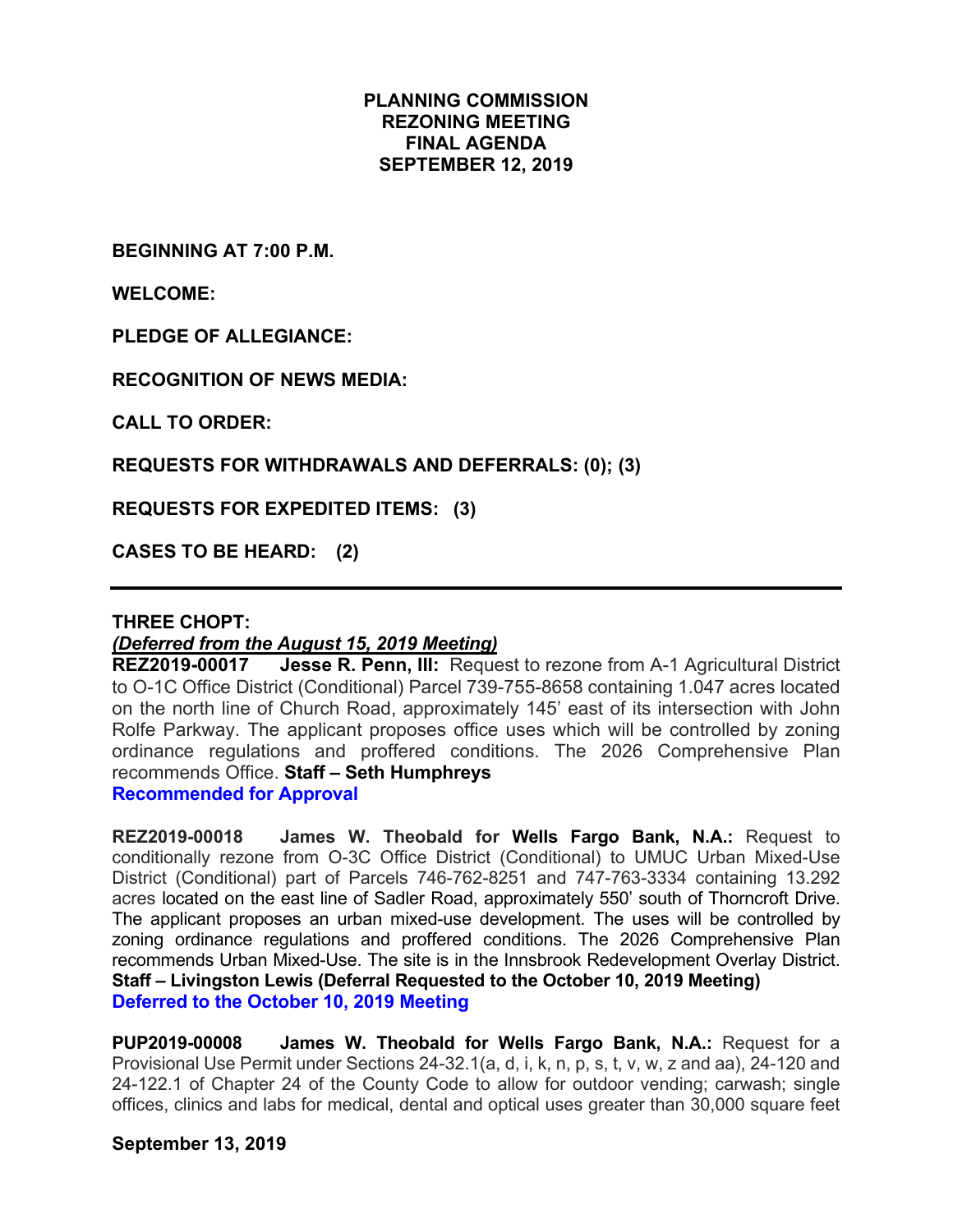of floor area; drive-through service window; parking garage with no associated ground floor retail uses; commercial outdoor recreation facilities including skating rinks, swimming pools or other standard facilities of this type of development; buildings exceeding 60' in height; density of residential development exceeding 30 dwelling units per acre; open space within a development of less than 20 percent; commercial or office square footage of less than 25 percent of the total building square footage of the UMU district; number of for-lease multifamily dwelling units to exceed 30 percent of the total units of the UMU district; and a parking plan on part of Parcels 746-762-8251 and 747-763-3334 located on the east line of Sadler Road, approximately 550' south of Thorncroft Drive. The existing zoning is O-3C Office District (Conditional). The UMUC zoning district is requested with REZ2019-00018. The 2026 Comprehensive Plan recommends Urban Mixed-Use. The site is in the Innsbrook Redevelopment Overlay District. **Staff – Livingston Lewis (Deferral Requested to the October 10, 2019 Meeting)**

**Deferred to the October 10, 2019 Meeting**

#### **BROOKLAND:**

None.

#### **VARINA:**

**PUP2019-00012 Andrew Condlin for Verizon Wireless:** Request for a Provisional Use Permit under Sections 24-95(a)(3), 24-120 and 24-122.1 of Chapter 24 of the County Code to allow a monopole communication tower up to 199' in height and related equipment on part of Parcel 853-686-0145 located on the north line of Warriner Road, approximately 1400' west of its intersection with Cookes Farm Drive. The existing zoning is A-1 Agricultural District. The 2026 Comprehensive Plan recommends Prime Agriculture. The site is in the Airport Safety Overlay District. **Staff – Livingston Lewis (Expedited Agenda Requested) Recommended for Approval**

#### **FAIRFIELD:**

**REZ2019-00025 Andrew M. Condlin for Stanley Martin Companies, LLC:** Request to conditionally rezone from A-1 Agricultural District and B-3 Business District to R-6C General Residence District (Conditional) Parcels 784-759-7593, 784-760-9147, 784-760-9470, 785- 759-0085, 785-759-8052, 785-760-0184, 785-760-2106, 785-760-2751, 785-760-6689, 785- 760-8637, 785-761-1615 and part of Parcel 784-760-1564 containing 64.79 acres located on the west line of Telegraph Road, approximately 150' south of Georgia Avenue and the east line of Telegraph Road at its intersection with Georgia Avenue. The applicant proposes a condominium and townhouse development. The use will be controlled by zoning ordinance regulations and proffered conditions. The 2026 Comprehensive Plan recommends Office/Service, Government, and Planned Industry. Part of the site is in the Enterprise Zone. **Staff – Lisa Blankinship (Deferral Requested to the October 10, 2019 Meeting) Deferred to the October 10, 2019 Meeting**

**REZ2019-00029 Staples Mill Investments, LLC:** Request to rezone from O-2C Office District (Conditional) to R-5AC General Residence District (Conditional) part of Parcel 793- 760-5253 containing 11.074 acres located on the north line of E. Parham Road at its intersection with Ashbury Hills Drive. The applicant proposes a zero-lot line single family development. The R-5A District allows a minimum lot area of 5,625 square feet and a maximum gross density of 6 units per acre. The use will be controlled by zoning ordinance regulations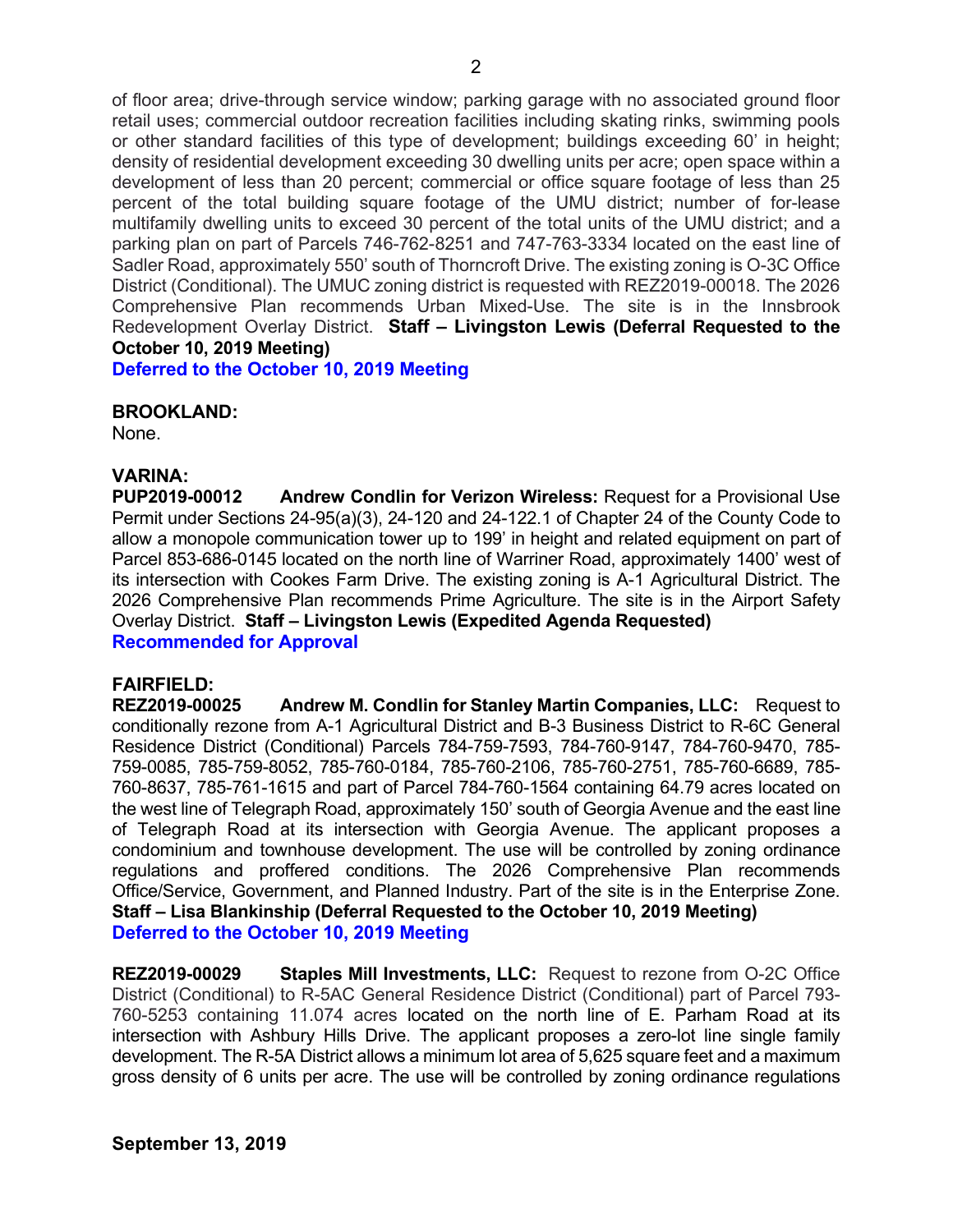and proffered conditions. The 2026 Comprehensive Plan recommends Office and Environmental Protection Area. **Staff – Lisa Blankinship (Expedited Agenda Requested) Recommended for Approval**

#### **TUCKAHOE:**

**REZ2019-00026 Ukrop's Homestyle Foods, LLC:** Request to conditionally rezone from O-1 Office District to B-2C Business District (Conditional) Parcel 762-740-9594 containing 2.808 acres located at the northeast intersection of Patterson Avenue (State Route 6) and Horsepen Road. The applicant proposes commercial, catering, and office uses. The uses will be controlled by zoning ordinance regulations and proffered conditions. The 2026 Comprehensive Plan recommends Semi-Public. **Staff – Ben Sehl**

#### **Recommended for Approval**

**REZ2019-00027 Eric Walker for Ridge Homes, LLC:** Request to conditionally rezone from O-1 Office District to R-3C One-Family Residence District (Conditional) Parcel 766-741- 8137 containing .695 acres located at the southeast intersection of Horsepen and Roxbury Roads. The applicant proposes two single family dwellings. The R-3 District allows a minimum lot area of 11,000 square feet and a maximum gross density of 3.96 units per acre. The use will be controlled by zoning ordinance regulations and proffered conditions. The 2026 Comprehensive Plan recommends Suburban Residential 2, density should not exceed 3.4 units per acre. **Staff – Michael Morris (Expedited Agenda Requested) Recommended for Approval**

**ORDINANCE** – To Amend and Reordain Section 24-3 Titled "Definitions," Section 24-12 Titled "Conditional uses permitted by special exception," Section 24-13 Titled "Accessory uses permitted," Section 24-13.01 Titled "Development standards and conditions for permitted uses," Section 24-13.2 Titled "Accessory uses permitted," Section 24-13.3 Titled "Conditional uses permitted," Section 24-28 Titled "Principal uses permitted," Section 24-39 Titled "Accessory uses permitted," Section 24-94 Titled "Table of regulations," Section 24-96 Titled "Off-street parking requirements," and Section 24-121 Titled "Conditional zoning or zone approval" of the Code of the County of Henrico. This ordinance allows for short-term rentals of real estate for periods of fewer than 30 consecutive days. Specifically, this ordinance allows hosted short-term rentals by right in the R-0, R-0A, R-1, R-1A, R-2, R-2A, R-3, R-3A, R-4, and R-4A residential districts and A-1 agricultural district if (i) the property owner remains at the property during the rental, (ii) the short-term renters lodge in the principal dwelling, and not a guesthouse (iii) the property is on a lot with 80 feet or more of road frontage, (iv) no more than six short-term renters occupy the property during the rental, and (v) the property is used as a short-term rental no more than 60 days in a calendar year. For all other short-term rentals in those districts, this ordinance requires the operator of the rental to obtain a conditional use permit. All short-term rentals would be subject to regulations restricting other commercial uses at short-term rentals and limiting rentals to the operator's primary residence owned by him. The ordinance would also limit the number of short-term renters and pets and the hours when check-in and check-out services may be offered. The ordinance would prohibit rentals to minors and double-booking. The ordinance would require: provision of life-safety equipment consistent with the building code, posting of certain information within the rental, designation of adults to respond to complaints, keeping of records of short-term rentals, and provision of off-street parking. Finally, the ordinance would add and revise definitions related to the rental of real estate. **Staff – Andrew Newby Recommended for Approval**